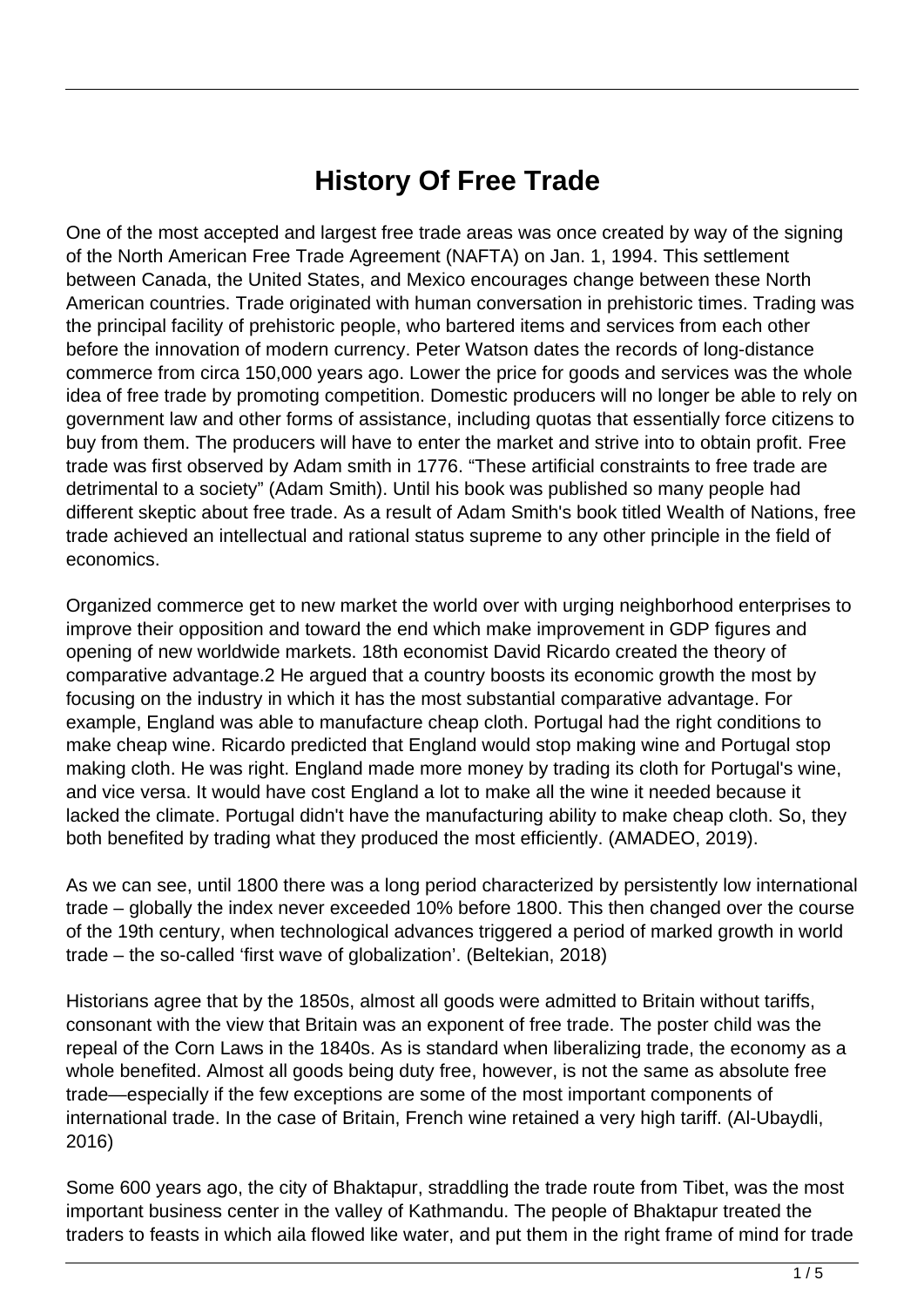negotiations. Exports are the only way to pay for imports. And Nepal has to import just about everything: it is imported petrol which keeps Nepal's transport system running and imported planes provide domestic air transport. Imported computers allow us to take advantage of the Internet, imported cosmetics and electronic consumer goods allow us to enjoy the finer things in life for a small, landlocked country like Nepal, trade is everything. Bigger countries like India or the United States don't really have to be that dependent on trade, but Nepal must learn from citystates like Singapore which have transformed themselves have into hubs for global trade and prospered dramatically. (WADHWA, 2000)

## **Impact of globalization**

All with the rise of globalization their arrive various kind of people having their idea and explain their thought on the world economic those people called economist because of their research on various kind of world economic. In our class contain we teach about two economist they are Adam smit and David Ricardo.

Beginning after WWII, one of the most superb outcomes of globalization is it's have an impact on on trade. The interdependence, prosperity and wealth of nations with one any different have precipitated a make higher in free trade which has dramatically decreased the probabilities of battle from an economic standpoint. The process of increased integration and co-operation of different national economies. It involves national economies becoming increasingly inter-related and integrated. The main impact of globalization are; Monopoly power of multinationals, structural unemployment, tax avoidance, increased capital and labor mobility, economies of scale, greater competition(lower price), increased trade( greater choice of goods).

#### **Globalization Advantage in free trade**

1. 1) Free trade

Exchange goods and resources for countries is called free trade. This means countries can produce goods at a lower opportunity cost. When countries specialize there will be several gains from trade;

- Lower prices for consumers
- Greater choice of goods, e.g. food imports enable a more extensive diet.
- Bigger export markets for domestic manufacturers
- Economies of scale through being able to specialize in certain goods
- Greater competition (pettinger, 2019)
- 1. 2) Free movement of labour

Labour Migration increased gives advantages to both workers and recipient countries. If a country experiences high unemployment, there are increased opportunities to look for work elsewhere. Also, it helps countries with labour shortages fill important posts. For example, the UK needed to recruit nurses from the Far East to fill shortages. (pettinger, 2019). The Ricardian theory showed how trade can arise because of differences in labor productivity.

1. 3) Increased economies of scale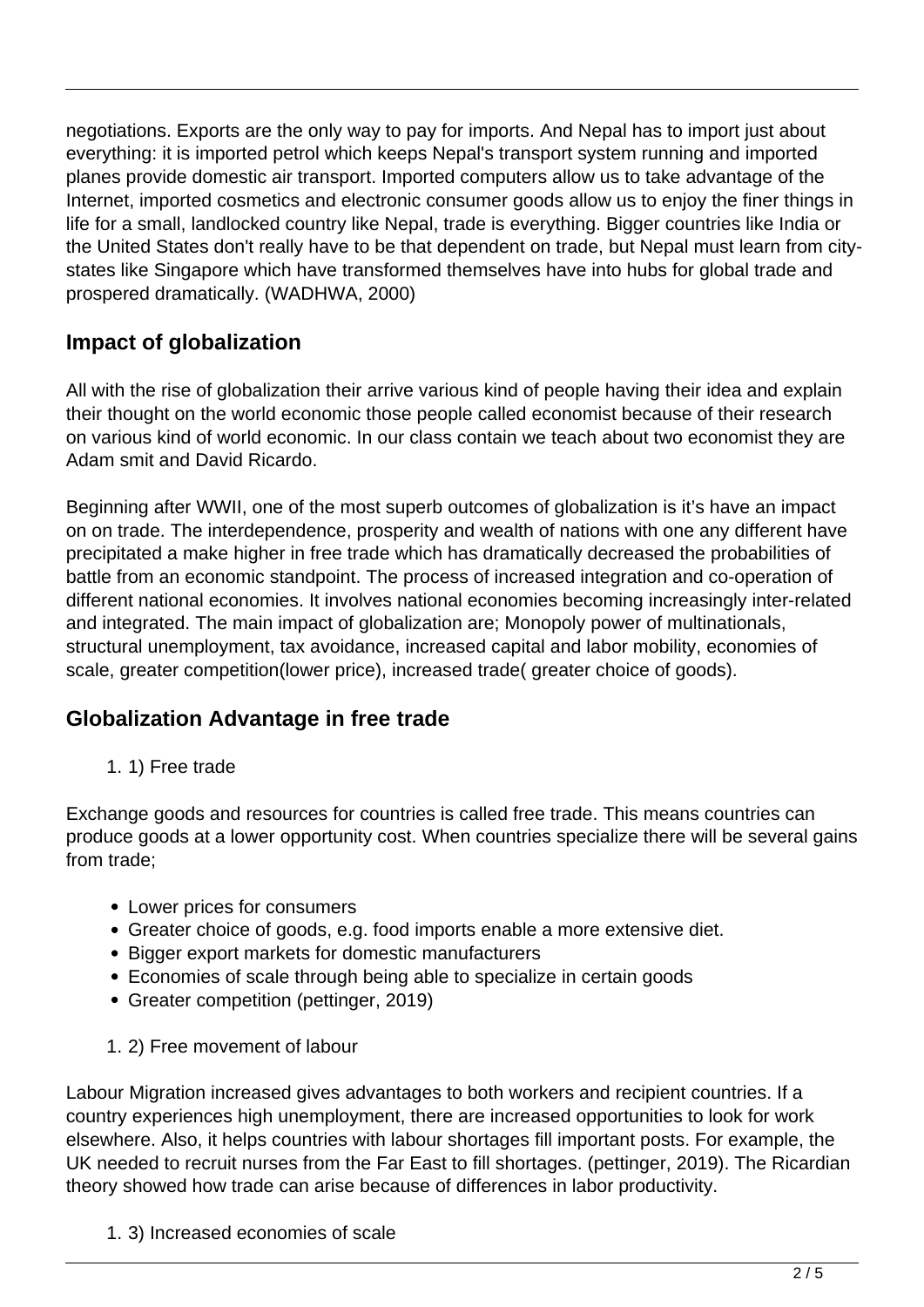Production is increasingly more specialized. Globalization allows goods to be produced in special parts of the world. This increased specialization allows decrease average prices and lower prices for consumers.

1. 4) Greater competition

Domestic monopolies used to be protected through a lack of competition. However, globalization means that firms face larger competition from foreign firms.

1. 5) Increased investment

Globalization has also enabled improved ranges of investment. It has made it simpler for countries to attract short-term and long-term investments. Investment through multinational agencies can play a large role in improving the economies of growing countries.

### **Disadvantage of globalization**

• Free trade can harm developing economies

Developing nations frequently fighting to compete with developed countries, therefore it is argued free exchange advantages developed countries more. There is an infant industry argument which says industries in growing countries need safety from free trade to be able to develop. However, growing countries are regularly harmed through tariff protection, which western economies have on agriculture.

• Environmental costs

Increase of non-inexhaustible resources is the issue of globalization. Growing of defilement and a perilous climatic devation. Firms can also re-appropriate assembling to where natural models are substantially less severe.

 $\bullet$  Labor drain

Globalization enables workers to move more freely. Therefore, some countries find it difficult to hold onto their best-skilled workers, who are attracted by higher wages elsewhere. (Pettinger, 2019)

Less cultural diversity

Globalization has led to improved economic and cultural hegemony. With globalization there is arguably much less cultural diversity; however, it is also led to extra choices for some people.

Tax competition and tax avoidance

Multinational companies like Google, Amazon, and Alibaba can set up offices in different countries like Bermuda, Luxembourg with very rates of corporation tax and then funnel their profits through these subsidiaries. They pay very little tax in the countries where they do most business. The greater mobility of capital means that countries have sought to encourage inward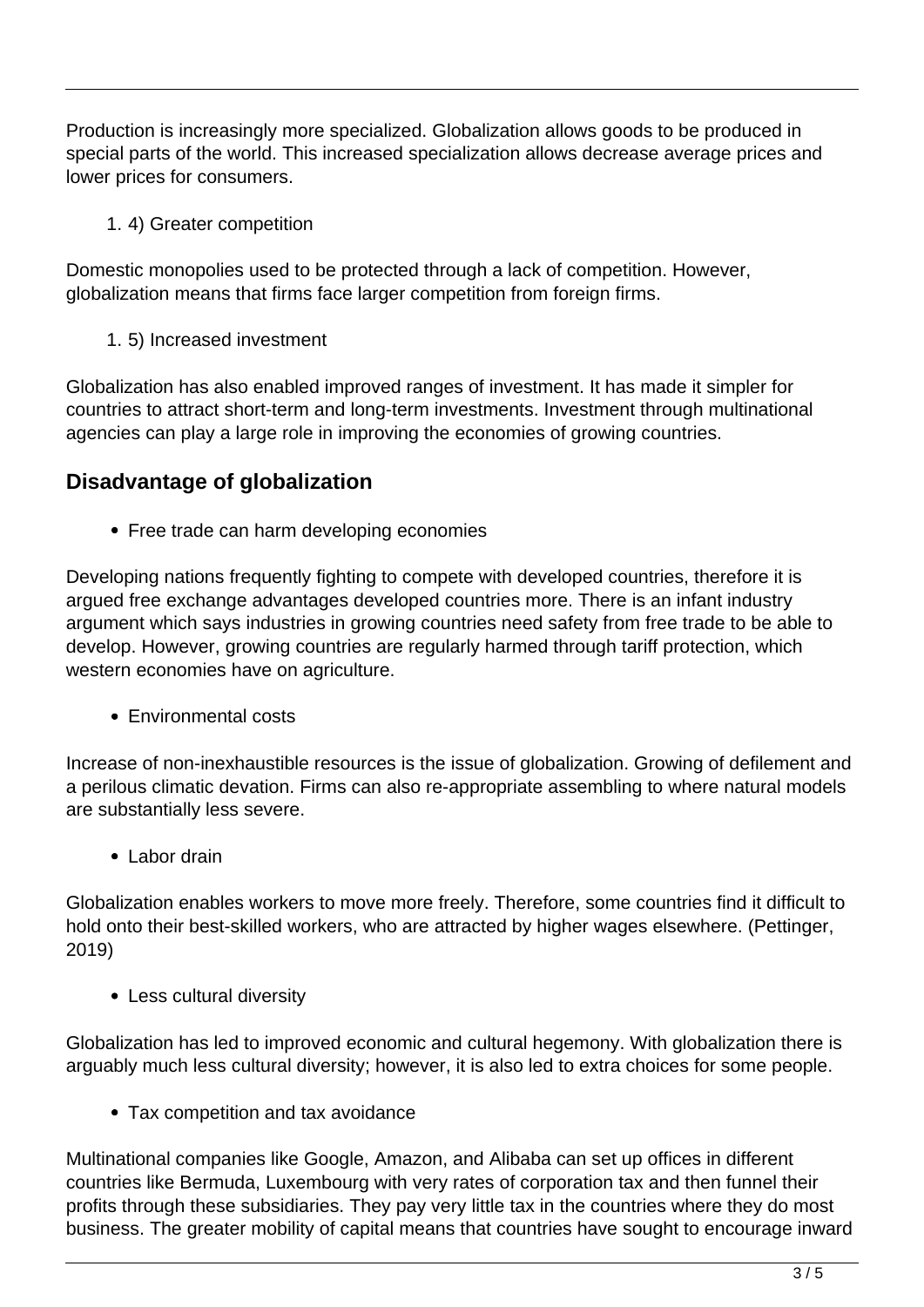investment by offering the lowest corporation tax. (E.g. Ireland offers very low tax rate). This has encouraged lower corporation tax, which leads to higher forms of other tax. (pettinger, 2019)

### **Comparative Advantage Theory**

All with the rise of globalization their arrive various kind of people having their idea and explain their thought on the world economic those people called economist because of their research on various kind of world economic. In our class contain we teach about two economist they are Adam Smit and David Ricardo.

Heckscher and Ohlin maintain that factor endowment underlie a nations comparative advantage, their theory became known as the factor endowment theory. It is also known as the Heckscher Ohlin theory. Hypothesis states that comparative advantage is clarified exclusively by contrasts in relative national supply conditions. The theory implies that Brazil export coffee because it has an abundance of the soil and climatic conditions required for coffee production; the US and Canada export wheat because they are endowed with an abundance of temperatezone land, which is well suited for wheat production; and India and China are huge exporters of shoes and garments because they are heavily endowed with labor. (Carbaugh, 1980)

### **Globalization in inequality and poverty**

Researchers from the University of Colorado–Boulder and Williams College in Massachusetts surveyed executive compensation at thousands of U.S. companies between 1993 and 2013 and concluded that 'recent globalization trends have increased U.S. inequality by disproportionately raising top incomes.' (Soergel, 2017). Within some countries, trade has contributed to rising inequality, but that unlucky end result ultimately reflects the want for improved security nets and higher social and labor programs, no longer trade protection.

The 2001, US-Vietnam free trade agreement reduced poverty in Vietnam by increasing wage premiums in export sectors, spurring job reallocation from agriculture, forestry and fishing into manufacturing, and stimulating enterprise job growth.

A study of 27 industrial and 13 developing countries finds that shutting off trade would deprive the richest 10 percent of 28 percent of their purchasing power, but the poorest 10 percent would lose 63 percent because they buy relatively more imported goods.

In many developing countries, export growth has been associated with greater gender equality. Exporting firms generally employ a significantly higher share of women than non-exporters. In Cambodia's export-oriented garment sector, which is one of the main providers of wage employment in Cambodia, 85 percent of all workers are women. (GONZALEZ, 2017).

#### **Backlash of globalization**

Globalization is under attack. Donald Trump electoral victory, the Brexit vote and the rise of an aggressive nationalism in main land Europe and the world are all part of a backlash to globalization. The roots of global economic order were established just as World War 2 was coming to end, in 1944 delegates from the Allied countries met in Bretton Woods to establish a new system around open markets and free trade.